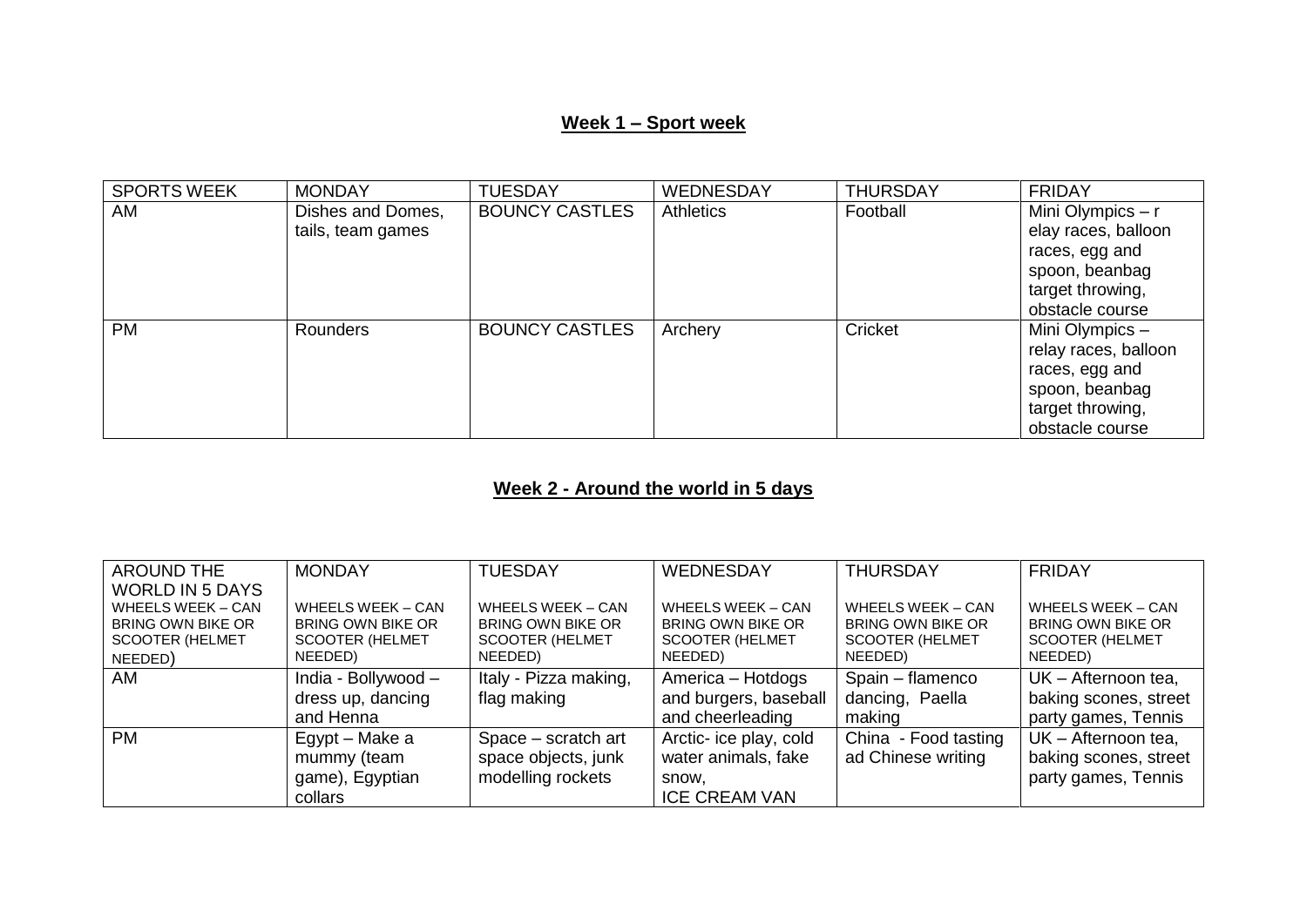### **Week 3 – Sensory Exploration**

| <b>SENSORY</b><br><b>EXPLORATION</b><br><b>WHEELS WEEK</b> | <b>MONDAY</b> | <b>TUESDAY</b> | WEDNESDAY                                                                  | <b>THURSDAY</b>                                                               | <b>FRIDAY</b>                   |
|------------------------------------------------------------|---------------|----------------|----------------------------------------------------------------------------|-------------------------------------------------------------------------------|---------------------------------|
| AM                                                         | Modroc Masks  | Clay models    | Playdough making<br>Gloop tray                                             | Colour run - Powder<br>paint fun run - please<br>bring a change of<br>clothes | Junk modelling<br>cars/vehicles |
| <b>PM</b>                                                  | Modroc Masks  | Jelly Tub      | Water Fight - please<br>make sure you have<br>a towel and spare<br>clothes | <b>Paint Modroc Masks</b>                                                     | Sand Art Jars                   |

# **Week 4 – Fantasy and Fiction**

| <b>FANTASY AND</b> | <b>MONDAY</b>           | <b>TUESDAY</b>      | WEDNESDAY          | <b>THURSDAY</b>        | <b>FRIDAY</b>       |
|--------------------|-------------------------|---------------------|--------------------|------------------------|---------------------|
| <b>FICTION</b>     |                         |                     |                    |                        |                     |
| AM                 | <b>Harry Potter Day</b> | <b>Pirates and</b>  | <b>Knights and</b> | <b>Pokemon Go</b>      | <b>Encanto</b>      |
|                    | Dress up, potion        | <b>princesses</b>   | <b>Dragons</b>     | Pokemon Puppets,       | <b>Extravaganza</b> |
|                    | making                  | Dress up, pirate    | Shield Making      | <b>Top Trumps</b>      | Karaoke, dress up   |
|                    |                         | masks, tiaras       |                    |                        |                     |
| <b>PM</b>          | <b>Harry Potter Day</b> | <b>Pirates and</b>  | <b>Knights and</b> | <b>Pokemon Go</b>      | <b>Encanto</b>      |
|                    | Dress up, top trumps,   | princesses          | <b>Dragons</b>     | Pokemon Go around      | Extravaganza        |
|                    | casting spells          | Dress up, wands and | Pop Up Dragons     | the setting and field, | Movie and Popcorn   |
|                    |                         | swords              |                    | Pokemon card swap      |                     |